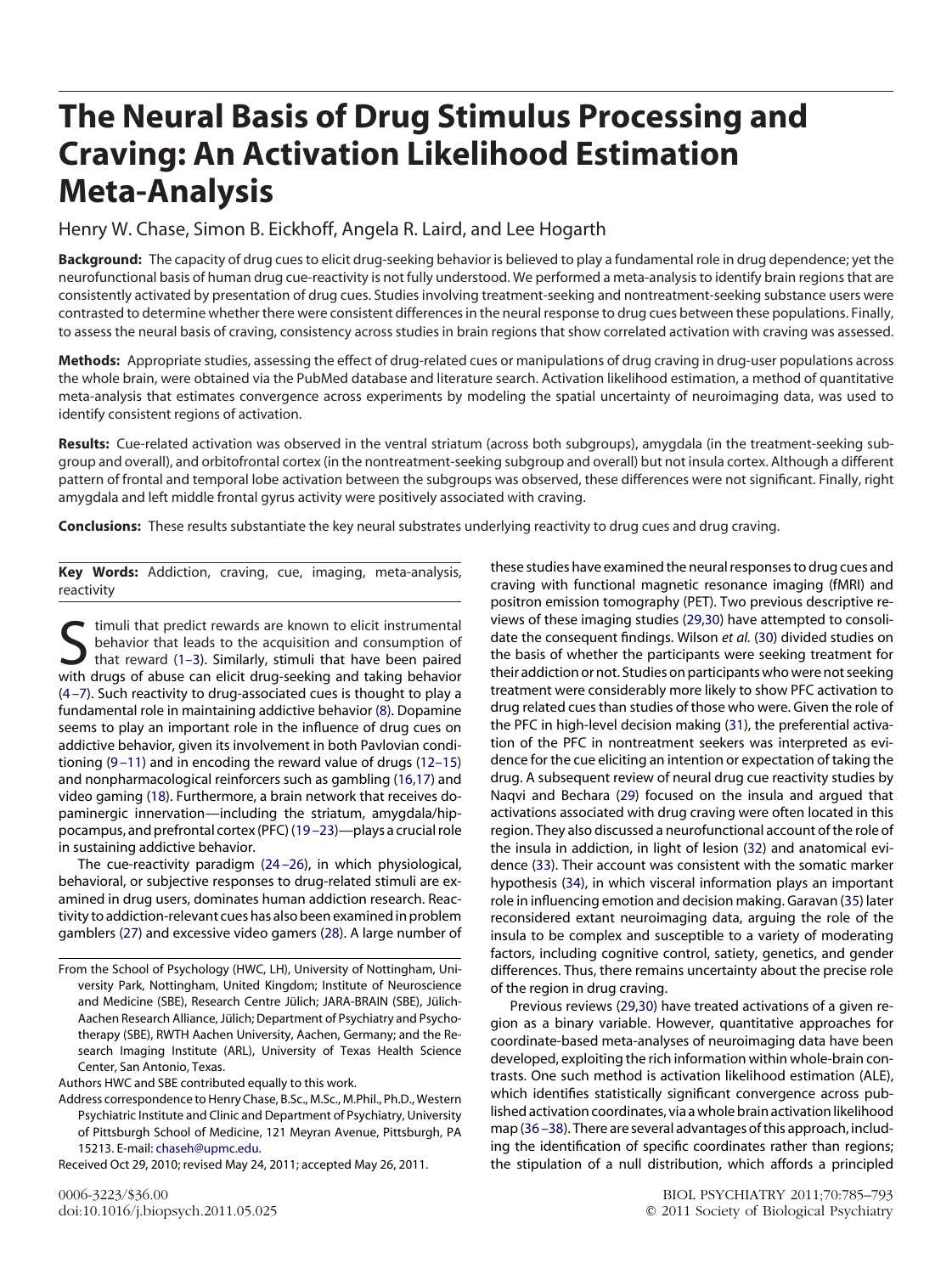statistical testing procedure; and the reduction of bias from the use of regions of interest or small volume correction.

The current study applied the ALE method to published studies of drug cue reactivity and craving to identify consistently activated regions. In an attempt to reflect the extent of addiction research, we included appropriate cue reactivity studies investigating drugs of abuse or non-substance addictions, which satisfied our methodological criteria. We expected to observe drug cue-related neural activity in brain regions including the ventral striatum, PFC, amygdala/hippocampus and insula. Second, we expected studies with nontreatment seekers to show drug cue-related activity in the PFC [\(30\)](#page-6-2). Because the amygdala is thought to mediate cue-induced reinstatement of drug seeking [\(39\)](#page-6-9) and reduced amygdala volume in treatment-seeking alcoholic persons has been shown to predict craving and relapse [\(40\)](#page-6-10), we anticipated amygdala activation to be greater in treatment-seeking participants.

Several approaches have been taken to assess the relationship between variation in craving, both between and within participants, and brain activation (Table S3 in Supplement 1). We compiled these experiments, despite their different methodologies, for a separate meta-analysis. It was hypothesized that craving-related activity might be more likely to show convergence in the insula, because the subjective experience of craving—regardless of how it is elicited—might depend on interoceptive signals [\(29\)](#page-6-1). However, other affect-related regions might show involvement in craving, including the amygdala or PFC, as has been shown in previous studies [\(40,41\)](#page-6-10).

# **Methods and Materials**

# **Study Selection Criteria**

We imposed criteria for selecting studies from the extant drug cue reactivity literature (over 50 fMRI and PET studies) in an attempt to ensure that selected contrasts were suitable for quantitative meta-analysis and that there was some methodological consistency, despite the variety of approaches employed for cue presentation. A study was selected if it included a contrast of drug cue presentation with a control stimulus or baseline (henceforth control) in a group of drug users. A secondary contrast was conducted in which we focused on studies reporting an association between neural activity and craving. A variety of methods were used to address this relationship, which are briefly described in Table S3 in Supplement 1. From this pool of work, studies were selected for the present meta-analysis if they followed the criteria outlined in the following text (studies and further details are listed in Table S1 in Supplement 1) and excluded if they did not (Table S2 in Supplement 1).

Analyses must be computed across the whole brain and not restricted with partial coverage, regions of interest, or small volume correction. The studies must present coordinates in an XYZ format, either in Talairach or Montreal Neurological Institute (MNI) space. Studies reported in Talairach coordinates were transformed into MNI coordinates with the Lancaster transform [\(38\)](#page-6-11).

Studies included substance-dependent participants as specified by DSM-IV criteria or similar, were heavy drinkers [\(42\)](#page-6-12), or used drugs regularly [\(43\)](#page-6-13) thereby fulfilling the criteria for drug abuse (F1x.1) in the ICD-10 [\(44\)](#page-6-14) or suffered from a non-substance addiction not currently included in DSM-IV [\(28\)](#page-6-0). No consideration for the age of the participants was made.

Studies employing a factorial design, in which a secondary factor (e.g. a cognitive task manipulation) or group (e.g. user/non-user) was introduced or manipulated on top of the basic drug versus neutral stimulus contrast, were generally excluded. However, if ac-

tivations from a sub-group or sub-contrast were reported in isolation, such studies were included if they followed the basic drug versus control design. If two scans were performed, between which there might be an abstinence period or treatment, the first scan of the two was included. Studies that incorporated drug delivery during the protocol were excluded, although some studies where participants received pharmacotherapy were included.

A wide selection of cue types was included (images, stories, odors). Where there was a choice, the contrast that used the most similar control stimulus to the drug stimulus was included.

Distinction was made on the basis of whether the majority of participants were treatment-seeking or not. In one case [\(45\)](#page-6-15), approximately one-half of the sample was made up of treatment- and nontreatment-seeking individuals, respectively, and this study was excluded from this subgroup analysis.

No selection was made on the basis of statistical threshold, because false negatives are more problematic for the procedure than false positive activations. All studies were obtained from peerreviewed journals.

# **Activation Likelihood Estimate Algorithm**

The meta-analysis was carried out on the studies listed in Table S1 in Supplement 1 with a revised version [\(38\)](#page-6-11) of the ALE approach [\(36,37\)](#page-6-8) implemented in MATLAB (MathWorks, Natick, Massachusetts). This algorithm aims to identify areas showing a higher convergence of findings across experiments than would be expected under a spatially random spatial association. The ALE treats the reported foci as centers of three-dimensional Gaussian probability distributions reflecting the spatial uncertainty associated with each reported set of coordinates. The probabilities of all foci reported in a given experiment were then combined for each voxel, resulting in a modeled activation map. The union across these yields voxel-wise ALE scores, which describe the convergence of results across the whole brain. To distinguish "true" convergence between studies from random convergence (i.e., noise), ALE scores were compared with an empirical null-distribution reflecting a random spatial association between experiments. A random-effects inference is thereby invoked, focusing on inference on the aforementioned chance convergence between studies rather than clustering of foci within a particular study. Computationally, deriving this null-hypothesis involved sampling a voxel at random from each of the modeled activation maps and taking the union of these values in the same manner as done for the (spatially contingent) voxels in the true analysis. The *p* value of a "true" ALE was then given by the proportion of equal or higher values obtained under the null-distribution. The resulting nonparametric *p* values for each meta-analysis were then thresholded at a cluster level threshold of  $p < .05$  and transformed into *Z* scores for display. Contrast analyses between subgroups of the entire dataset were determined by ALE subtraction analysis, including a correction for differences in sample size between the subgroups [\(46,47\)](#page-6-16).

Anatomical labeling of the resulting regions was facilitated by the SPM Anatomy toolbox [\(48,49\),](#page-6-17) which defines coordinates of histologically distinct regions of the human brain via probabilistic cytoarchitectonic maps. Activations were labeled in terms of the most probable histological region(s) it occupied, with a Maximum Probability Map. Details of the cytoarchitecture, inter-subject variability, and location of area borders employed in the present study are referenced in the articles by Caspers *et al.* and others [\(50 – 64\).](#page-6-18)

# **Contrasts**

Separate meta-analyses were performed with the ALE approach to test our hypotheses. A meta-analysis on the results reported for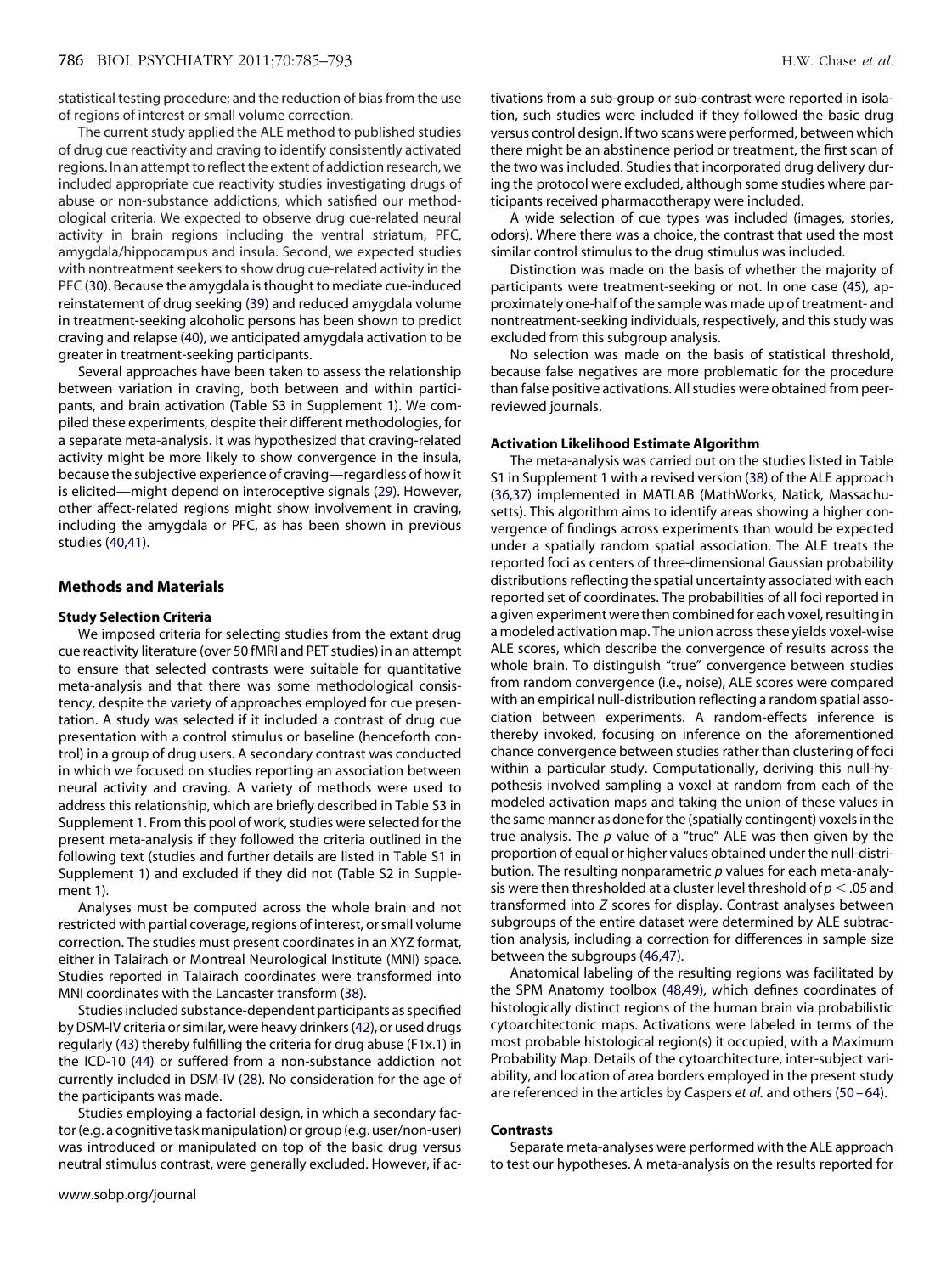# <span id="page-2-0"></span>**Table 1.** Number of Experiments, Participants, and Foci

| Contrast                            | Maps, n | Participants, n | Foci, n |
|-------------------------------------|---------|-----------------|---------|
| $Druq >$ Control                    | 35      | 522             | 401     |
| Not Seeking                         | 21      | 333             | 222     |
| Seeking                             | 13      | 159             | 161     |
| <b>Positive Craving Correlation</b> | 18      | 248             | 138     |

Displays the number of experiments, participants, and foci that constituted each meta-analysis.

drug versus control cue contrasts addressed the neural correlates of drug cue stimulus processing, and meta-analysis of the results reported for positive craving correlations was used to determine neural regions associated with craving. A final analysis involved splitting experiments reporting a "drug versus control" cue contrast into studies of treatment-seeking and nontreatment-seeking participants. Individual analyses were performed for each group separately, and activation of the two groups was contrasted directly [\(46,47\).](#page-6-16) Details of the experiments, participants, and foci used for each contrast are presented in [Table 1.](#page-2-0)

# **Results**

# **Drug and Control Cue Effects**

Several regions of significantly convergent findings were observed when coordinates from the drug versus control contrast were analyzed [\(Figure 1,](#page-2-1) [Table 2\)](#page-3-0): the left amygdala; the bilateral inferior occipital gyrus; the right ventral striatum; and medial regions of the orbitofrontal cortex (OFC), the right inferior frontal gyrus (rIFG), the posterior cingulate, and superior frontal gyrus.

# **Treatment-Seeking Versus Nontreatment-Seeking Participants**

Bilateral amygdala/hippocampus activation was associated with the drug versus control contrast in treatment-seeking participants. Nontreatment-seeking participants, by contrast, activated OFC and rIFG but not the medial temporal lobe (MTL). Ventral striatal and occipital activation was observed in both subgroups [\(Figure 2,](#page-3-1) [Table 3\)](#page-4-0). No significant differences were seen when the subgroups were compared.

# **Craving Correlations**

Three regions of consistent activation were identified when coordinates were pooled from all experiments reporting a positive association of regional brain activity with craving—situated in the right amygdala, right inferior parietal cortex, and left middle frontal cortex [\(Figure 3,](#page-4-1) [Table 2\)](#page-3-0).

### **Summary**

The ventral striatum, amygdala, and OFC were associated with increased activation in drug versus control contrasts, consistent with our hypotheses. The amygdala was activated in treatmentseeking participants and was associated, with the left middle frontal gyrus and right parietal lobe, with craving. By contrast, the OFC and rIFG were activated consistently by drug cues in nontreatmentseeking participants. Ventral striatum and occipital activity were common to both groups. None of the performed meta-analyses, however, revealed any statistically significant convergence in the insula.

# **Discussion**

In the present study, we identified convergence of published neuroimaging results on the processing of drug- or addiction-re-

lated cues and craving in populations of drug users with the ALE meta-analysis technique. Consistent with previous studies of Pavlovian conditioning with drug reinforcement, such cues activated the ventral striatum, OFC, and amygdala. Amygdala activity was more consistently observed in studies involving treatment-seeking participants and was also associated with craving, whereas orbitofrontal activity was observed in studies where participants were not treatment-seeking. Another prefrontal region, the left middle frontal gyrus was associated, along with the right parietal cortex, with craving.

# **The Role of the Nucleus Accumbens**

Preclinical evidence points toward a central role for the nucleus accumbens in drug reinforcement [\(12,13\)](#page-5-4), and it is likely that this structure [\(65\)](#page-6-19) is responsible for the activations we observed in the right ventral striatum. Preclinical research in animals suggests that this region plays an important role in Pavlovian conditioning [\(66\)](#page-6-20), control of instrumental behavior by Pavlovian cues [\(67– 69\)](#page-6-21), and drug-seeking behavior by drug-paired cues [\(70\)](#page-6-22). However, whether dopamine release in the nucleus accumbens plays a key role in cue-induced drug seeking is uncertain: several groups find dopamine release in the nucleus accumbens is not modified by drugpaired cues [\(71,72\)](#page-6-23) or observe complex effects [\(73,74\)](#page-6-24), whereas others see robust responses [\(75\)](#page-7-0). As an alternative, glutamate neurotransmission [\(76,77\)](#page-7-1), either from the PFC [\(78\)](#page-7-2) or midbrain neurons projecting to the accumbens [\(79\)](#page-7-3), is another potential candidate cause of the ventral striatal response to drug cues.

# **The Role of the PFC**

Several PFC loci were identified in our analyses. We observed the rIFG to be activated by drug cues, both in the full sample and in the nontreatment-seeking subgroup. This activation might relate to attentional deployment while categorizing salient stimuli [\(80\)](#page-7-4) or inhibitory control over craving [\(81\)](#page-7-5). The superior frontal gyrus was identified within the main drug  $>$  control contrast: this region might also play a role in attentional processes [\(82\)](#page-7-6) evoked by drug cues. However, neither of these regions of PFC was central to the expectancy hypothesis [\(30\)](#page-6-2), because of the focus on the OFC and dorsolateral prefrontal cortex (DLPFC) in that review. In this light, the identification of the left middle frontal gyrus (DLPFC) within the

<span id="page-2-1"></span>

**Figure 1.** Figure showing activations that accompany the drug versus control contrast. The *Z* coordinates of each slice are displayed in blue. Left amygdala, medial orbitofrontal cortex, right ventral striatum, bilateral occipital cortex, left superior frontal gyrus, posterior cingulate, and right inferior frontal gyrus are shown to be activated. The *Z* coordinates of the displayed slices are (top row, left to right)  $-15$ ,  $-10$ ,  $-5$ , 15, (bottom row) 25, and 30.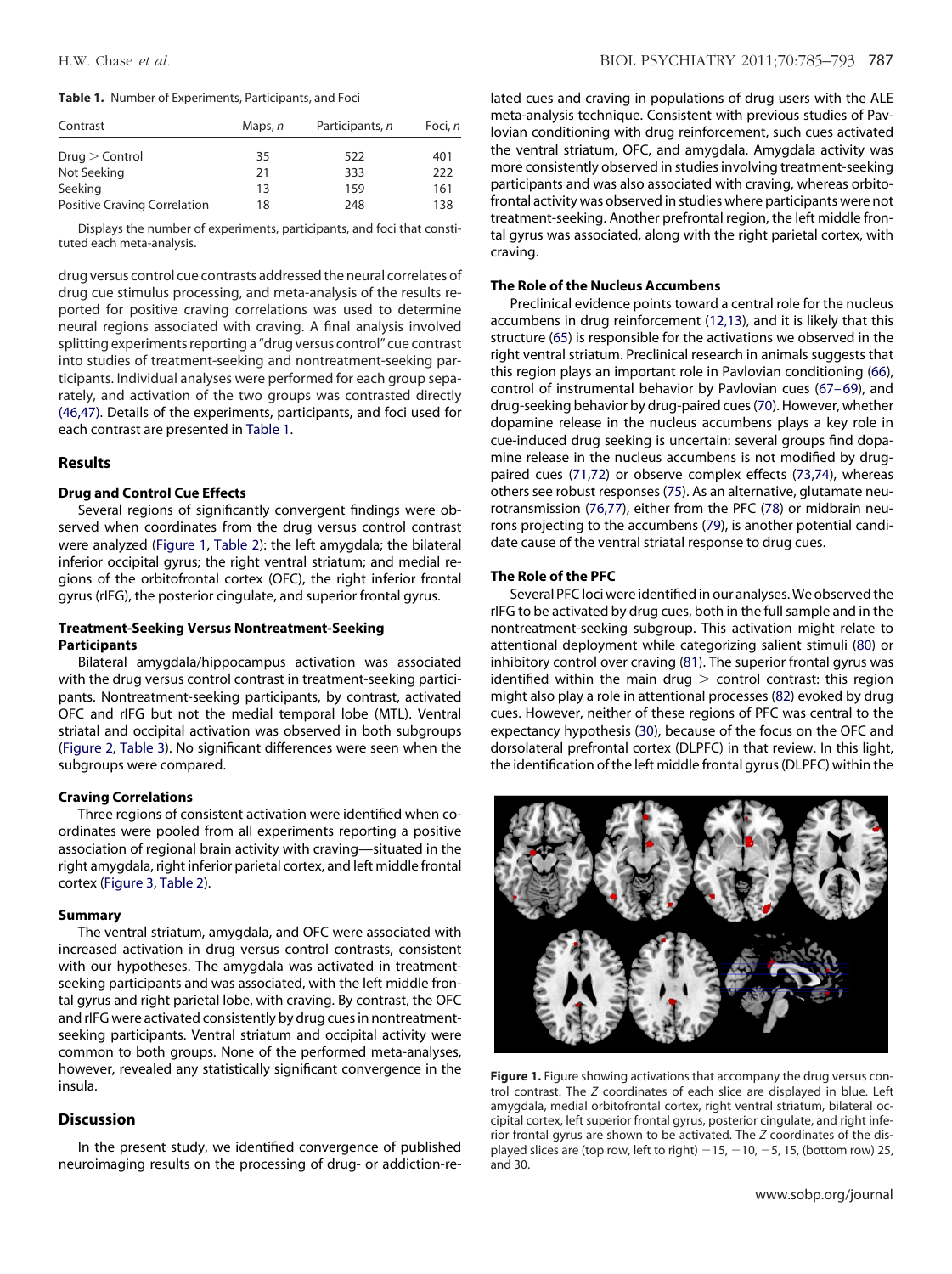<span id="page-3-0"></span>

|  | <b>Table 2.</b> Regions of Activation Observed After Different Contrasts Including the Entire Sample |  |  |  |  |  |  |  |  |  |
|--|------------------------------------------------------------------------------------------------------|--|--|--|--|--|--|--|--|--|
|--|------------------------------------------------------------------------------------------------------|--|--|--|--|--|--|--|--|--|

| Contrast                            | Region                                | Subregions                                             | Voxels | X     | Υ        | Ζ     |
|-------------------------------------|---------------------------------------|--------------------------------------------------------|--------|-------|----------|-------|
| Drug vs. Control                    | <b>Right Ventral Striatum</b>         |                                                        | 175    | 9     | 10       | $-5$  |
| Drug vs. Control                    | Left Amygdala                         | 64.7% Left Amygdala (SF);<br>25.0% Left Amygdala (LB); | 103    | $-19$ | $-5$     | $-18$ |
| Drug vs. Control                    | <b>Orbitofrontal Cortex</b>           |                                                        | 60     | 4     | 46       | $-9$  |
| Drug vs. Control                    | <b>Right Inferior Frontal Gyrus</b>   | 97.7% Right Area 45                                    | 44     | 52    | 29       | 16    |
| Drug vs. Control                    | Left Superior Frontal Gyrus           |                                                        | 67     | $-9$  | 50       | 26    |
| Drug vs. Control                    | <b>Posterior Cinqulate Cortex</b>     |                                                        | 100    | $-3$  | $-36$    | 31    |
| Drug vs. Control                    | <b>Right Inferior Occipital Gyrus</b> | 24.0% V4<br>22.2% V3v                                  | 127    | 35    | $-84$    | $-5$  |
| Drug vs. Control                    | Left Inferior Occipital Gyrus         |                                                        | 178    | $-45$ | $-69$    | $-4$  |
| <b>Positive Craving Correlation</b> | Left Middle Frontal Gyrus             |                                                        | 56     | $-37$ | 8        | 60    |
| <b>Positive Craving Correlation</b> | Right Amygdala                        | 64.0% Right Amygdala (SF)                              | 43     | 27    | $\Omega$ | $-13$ |
| <b>Positive Craving Correlation</b> | <b>Right Inferior Parietal Lobule</b> | 50.0% Right hIP2<br>46.6% Right IPC (PFm)              | 43     | 45    | $-44$    | 52    |

Column 3 includes proportions of an activation overlapping with a given region (if the region is included in the SPM Anatomy toolbox). Only regions that account for over 10% of the location of the activation are reported in this column. SF, superficial group; LB, laterobasal group [\(53,130\)](#page-6-25); PFm, subregion of the inferior parietal cortex [\(50,51\);](#page-6-18) hIP2, subregion of the intraparietal sulcus [\(52\);](#page-6-26) IPC, inferior parietal cortex.

craving contrast is intriguing and suggests that craving might be associated with expectancy of drug taking [\(83,84\)](#page-7-7). Alternatively, activation in this region might reflect an attempt to regulate craving [\(85\)](#page-7-8).

A medial region of the OFC showed greater activation by drug cues compared with control cues and was consistently activated in the nontreatment-seeking subgroup. There is substantial evidence that this region plays a role in appetitive behavior and decision making [\(86,87\)](#page-7-9), in particular with regard to expectations of reward [\(88\)](#page-7-10) predicted by conditioned stimuli [\(89 –94\)](#page-7-11), which can control instrumental action selection [\(95\)](#page-7-12). With reference to drug-paired cues, Baeg *et al.* [\(96\)](#page-7-13) observed increased activity in OFC neurons of rhesus monkeys after stimuli paired with cocaine delivery, particularly if delivery was also contingent on a response after stimulus presentation. Together, these data add further support to the view that OFC activation in nontreatment-seeking drug users reflects an expectation or intention to take a drug in the near future [\(30\)](#page-6-2).

However, we regard our findings with respect to the OFC as somewhat preliminary. The OFC is a difficult region from which to obtain accurate fMRI measurements, unless specific measures are taken to reduce susceptibility artifacts (e.g., [\[97\]\)](#page-7-14). This issue is likely to cause heterogeneity across studies and might well influence the exact location of our OFC locus. Other factors might contribute to the differential pattern of results between the two subgroups, which do not appeal to the expectancy account. Our failure to observe robust OFC activation in treatment seekers might reflect diminished frontal function in these participants [\(98\)](#page-7-15), perhaps as a result of differences in personality [\(99,100\)](#page-7-16) or neurotoxic effects of drug intake [\(101\)](#page-7-17). Alternatively, these participants might be capable of greater inhibitory control over OFC activation caused by self-control mediated by the DLPFC [\(102\)](#page-7-18). Within-participant experiments—in which expectancy (e.g., [\[103,104\]\)](#page-7-19), self-control, or other factors such as mood are manipulated—might address these issues further. The abstinence or otherwise of the participants is also likely to be a key determinant of the pattern of neural activity [\(105\)](#page-7-20). It was difficult to dichotomize the groups on this variable, however, because the extent of drug abstinence within the treatment-seeking group was not always clear in the reviewed studies and also seemed to vary within the respective groups.

# **MTL Structures—Amygdala and Hippocampus**

Medial temporal lobe regions including the amygdala and, to a lesser extent, the hippocampus showed consistent drug cue-re-

lated activity. The activation of these MTL regions was particularly reliable in studies investigating treatment-seeking participants. The amygdala has been consistently associated with various forms of appetitive Pavlovian processing [\(106 –108\)](#page-7-21) and drug seeking, in particular via its interactions with the nucleus accumbens [\(109\)](#page-7-22). Basic research suggests that the amygdala seems to play a particularly critical role in cue-induced relapse of drug seeking after an extinction procedure [\(39\)](#page-6-9). In this light, our finding of amygdala activation in treatment seekers is particularly salient: the normal dosing regimen of these participants will have been changed, and hence exposure to drug cues might be expected to re-activate drug memories**.**

Activity in the right amygdala was also observed in a separate meta-analysis of studies which investigated within- or betweenparticipant associations of neural activity and craving. Behavioral evidence suggests that drug conditioned cues and satiety can have separate influence on craving [\(110\)](#page-7-23), and the amygdala might be

<span id="page-3-1"></span>**Figure 2.** Figure showing the differences between the groups. Treatment seekers activated the bilateral amygdala (blue), whereas nontreatment seekers activated orbitofrontal cortex and right inferiorfrontal gyrus(red).The*Z* coordinates of the displayed slices are (top row, left to right)  $-20$ ,  $-15$ ,  $-10$ , (bottom row)  $-5$ , and 15.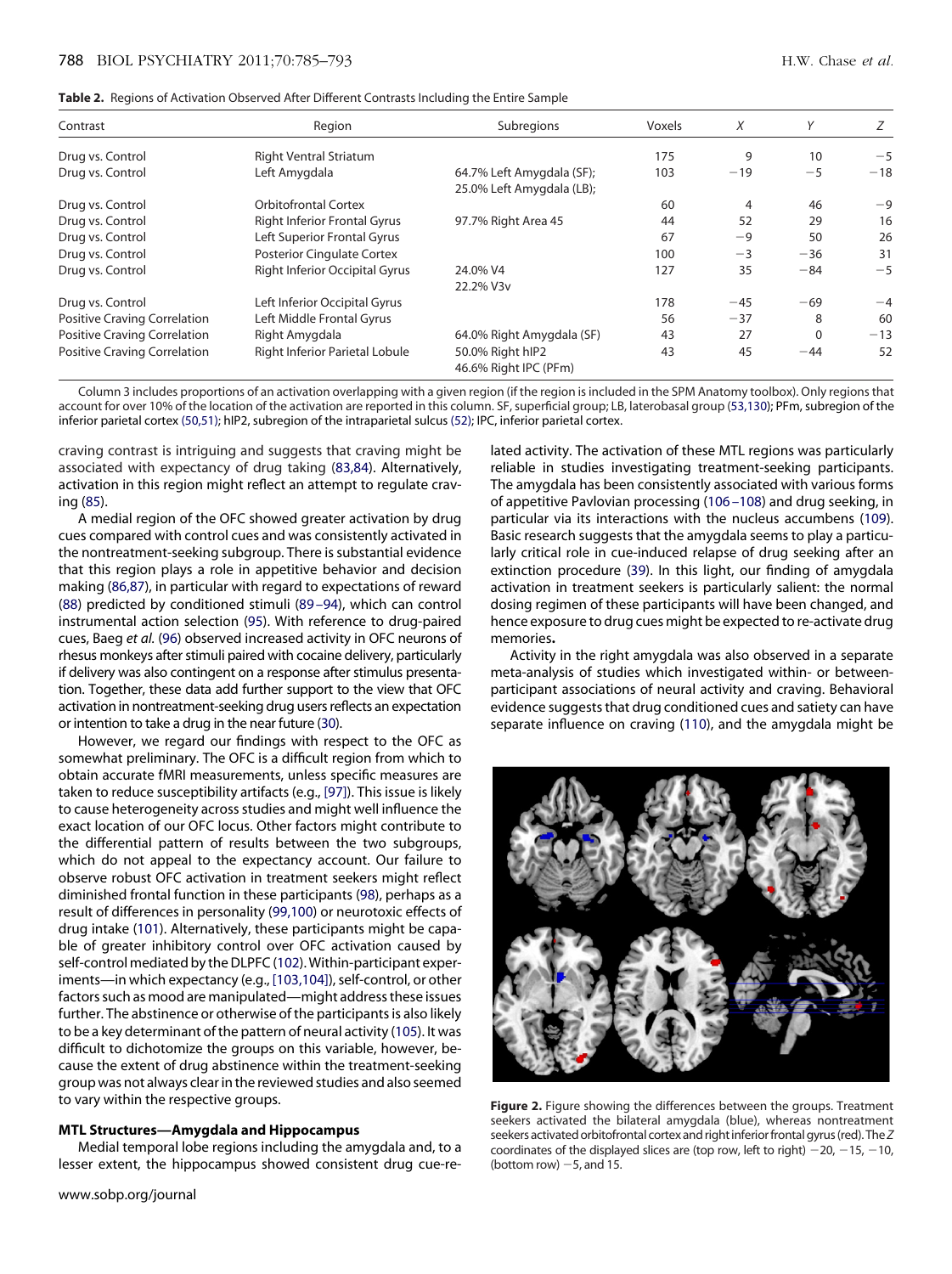<span id="page-4-0"></span>

|  |  |  |  | Table 3. Regions of Activation Observed Using the Drug vs. Control Contrast Within the Two Subgroups |
|--|--|--|--|------------------------------------------------------------------------------------------------------|
|  |  |  |  |                                                                                                      |

| Contrast                 | Region                                | Subregions                   |    | X     | Υ     |       |
|--------------------------|---------------------------------------|------------------------------|----|-------|-------|-------|
| Seeking Treatment        | Right                                 | 39.3% Right Amygdala (LB);   | 78 | 25    | $-8$  | $-19$ |
|                          | Hippocampus/Amygdala                  | 32.9% Right Amygdala (SF);   |    |       |       |       |
|                          |                                       | 24.5% Right Hippocampus (CA) |    |       |       |       |
| Seeking Treatment        | Left Amygdala                         | 56.3% Left Amygdala (LB);    | 60 | $-22$ | $-5$  | $-19$ |
|                          |                                       | 39.0% Left Amygdala (SF)     |    |       |       |       |
| Seeking Treatment        | <b>Right Ventral Striatum</b>         |                              | 70 | 9     | 12    | $-2$  |
| Seeking Treatment        | <b>Right Superior Occipital Gyrus</b> |                              | 69 | 28    | $-66$ | 46    |
| <b>Seeking Treatment</b> | Left Middle Occipital Gyrus           | 12.9% (V5)                   | 64 | $-47$ | $-69$ |       |
| Not Seeking Treatment    | <b>Orbitofrontal Cortex</b>           |                              | 77 | 3     | 48    | $-10$ |
| Not Seeking Treatment    | <b>Right Inferior Frontal Gyrus</b>   | 99.0% Right Area 45          | 76 | 53    | 29    | 16    |
| Not Seeking Treatment    | <b>Right Ventral Striatum</b>         |                              | 49 | 10    |       | $-7$  |
| Not Seeking Treatment    | <b>Right Inferior Occipital Gyrus</b> | 22.2% (V3v)                  | 87 | 35    | $-84$ | $-4$  |
| Not Seeking Treatment    | Left Inferior Occipital Gyrus         |                              | 45 | $-43$ | $-68$ | $-9$  |

Column 3 includes proportions of an activation overlapping with a given region (if the region is included in the SPM Anatomy toolbox). Only regions which account for over 10% of the location of the activation are reported in this column. SF, superficial group; LB, laterobasal group [\(53,130\)](#page-6-25); CA, Cornu ammonis (53).

capable of integrating these pathways [\(106\)](#page-7-21), to create an output that reflects the intensity of consequent emotional response [\(111\)](#page-7-24). Furthermore, the structural integrity of the amygdala was found to predict abstinence-induced craving, further supporting a causal role for the region in the experience of craving [\(40\)](#page-6-10).

It was notable that amygdala activation impinged upon the hippocampus in the treatment seekers, as there is a small but steadily increasing body of literature implicating the latter region in drug seeking. Stimulation of the ventral subiculum can prompt drug seeking in rats [\(112\)](#page-7-25), whereas the dorsal (but not ventral) subiculum plays a significant role in the reinstatement of cocaine seeking by cocaine itself [\(113\).](#page-7-26) Separate influences of the amygdala and hippocampus on drug seeking [\(114\)](#page-7-27) are yet to be established in humans.

# **The Role of the Insula Cortex**

No support was obtained for the hypothesis that the insula would show drug cue or craving related activity. Our selection criterion might in part account for this null finding: several of the studies reviewed by Naqvi and Bechara [\(29\)](#page-6-1) (and also Wilson *et al.* [\[30\]\)](#page-6-2) employed region-of-interest analyses that were excluded from our analysis. Moreover, although many studies included in our analysis reported insula activation in either the cue or craving contrast, the exact coordinates occupied a wide range of cortex. Its size and heterogeneity might reduce the chance of mapping a reported insula activation onto a particular locus. More attention should be paid to the exact subregion of the insula activated, given the specialization of function between subregions [\(115\)](#page-7-28). Finally, the putative moderating role of variables such as genetics and gender in determining insula activation [\(116\)](#page-7-29) might also tend to reduce power to detect an activation in this region.

<span id="page-4-1"></span>**Figure 3.** Figure showing right amygdala, left middle frontal, and right parietal activation that accompanies increases in craving (positive craving correlation). The  $Z$  coordinates of the displayed slices are  $-15$ , 50, and 60.

# **Additional Regions of Significant Convergence**

An important advantage of employing ALE meta-analysis to analyze whole brain imaging techniques such as fMRI or PET is that it is harder to dismiss activation in regions that are not hypothesized a priori to play a role in a particular psychological process as false positives. Posterior cingulate activation observed in the drug - control contrast might reflect an evaluation of the value of drugs prompted by drug cues [\(117\)](#page-7-30). Occipital cortex activation was reliably observed and was likely caused by the preponderance of visual presentation of drug cues in our sample. Poor matching of the visual properties of the drug and control stimuli is a possible explanation, although reward-related modulation of visual cortex seems a more plausible alternative [\(118,119\)](#page-7-31).

The parietal region identified in the craving contrast might play a role in attention [\(120\)](#page-8-0), suggesting that activation of this region is consistent with the recruitment of attentional processes by drug stimuli [\(121–123\)](#page-8-1), particularly during craving [\(123\)](#page-8-2). The reverse contrast (activations that increase with decreasing craving) leads to a small region of overlap in the postcentral gyrus (Area 3b: MNI coordinates 42,  $-22$ , 50), perhaps reflecting an unanticipated sensorimotor effect but probably not reflective of inhibitory control as predicted [\(124\)](#page-8-3). The relatively small number of studies ( $n = 8$ ) contributing to this contrast should lead this result to be considered tentatively.

# **Strengths and Limitations**

The reliability of conclusions drawn from a meta-analysis is dependent on the number of studies included. The modest number of included studies limited our power to perform more detailed contrasts of different procedures, drug types, or substance user populations. This activity might generalize to other classes of drug or to nonchemical addictions (e.g., [28\)](#page-6-0), but currently insufficient studies exist to examine this proposal systematically. Different drugs might vary on several dimensions, including the kind of processes that control drug seeking (habits: Dickinson *et al.* [\[125\];](#page-8-4) or goal directed control: Olmstead *et al.* [\[126\]\)](#page-8-5), and it is plausible that divergent activations between different subclasses of drugs will be observed.

The meta-analysis might yet be susceptible to various biases present in the literature. Indeed, certain trends in the field of addiction research, such as the focus on legal drugs like alcohol and nicotine or the heterogeneity of how the drug user population is defined, are also reflected in the current data. We attempted to minimize such effects by identifying as wide and heterogeneous a pool of studies as possible, reducing the impact of particular re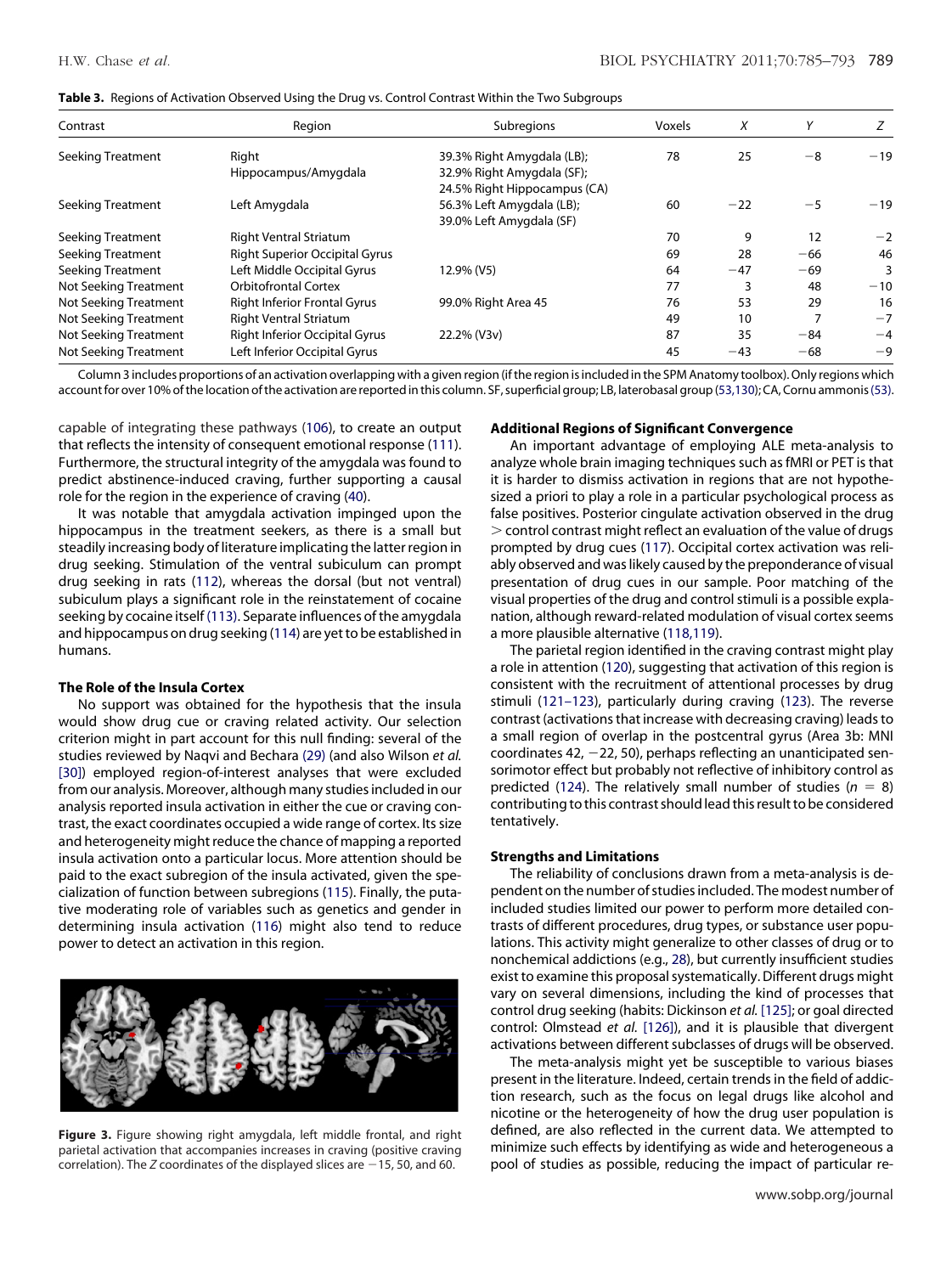search groups, patient groups, or methodological procedures. Spurious false positive data are likely to be poorly localized and therefore be less readily identified by our technique.

The possible presence of false negatives in the original data is also important to consider, and various methodological factors might prevent the replication of certain important effects. One crucial factor is the temporal evolution of the neural representation of the cue reactivity response. How best to design the paradigm for fMRI (e.g., whether to use a block or event-related design) and to model the hemodynamic response function remain open questions. Our meta-analysis integrates across different modeling approaches, reducing a potential bias but also power if one model should be superior. Future ALE meta-analyses might compare different design and modeling strategies. Models that make weaker assumptions about the shape of the hemodynamic response function, including Finite Impulse Response [\(127\)](#page-8-6), and data-driven methods such as independent components analysis [\(128\)](#page-8-7) could be of great value for further characterization of the neural response to drug cues. Properties in question will include its temporal dynamics, identification of distinct and stereotyped contributions to the activation and possible deactivations. A final caveat is that the kernel representing the probability density function of the activation location was validated for localization accuracy with fMRI but not PET experiments [\(38\)](#page-6-11). Although it has been suggested that the accuracy of peak localization in PET (which is important in the context of meta-analytical uncertainty modeling) is comparable to that in fMRI in spite of the larger point-spread function [\(129\)](#page-8-8), this topic certainly warrants further investigation.

Despite the challenges of integrating the current literature, we argue that our approach provides a principled basis for defining the neural underpinning of drug cue reactivity and that the neural circuit we identify will be a recurring motif in this project. That this circuitry is already a major concern of animal models of drug addiction provides persuasive evidence for the utility of translational research programs of psychiatric disorders.

# **Summary**

With the ALE method of meta-analysis, we identified consistent drug-cue–related activation in the ventral striatum, amygdala, and OFC as well as an association between amygdala and right parietal and left middle frontal activation with drug craving. We observed cue-related amygdala activation in treatment-seeking participants and cue-related orbitofrontal activation in participants not seeking treatment but not vice versa. These findings accord with preclinical studies of cue-related drug seeking and support the proposal that treatment status might influence cue-related brain activation.

*This work was supported by a Medical Research Council grant (number G0701456; LH), the Human Brain Project (R01-MH074457- 01A1; SBE, ARL), and the Helmholtz Alliance on Systems Biology ("Human Brain Model"; SBE). The authors report no biomedical financial interests or potential conflicts of interest.*

*Supplementary material cited in this article is available online.*

- <span id="page-5-0"></span>1. Pavlov IP (1927): *Conditioned Reflexes*. New York: Dover.
- 2. Holmes NM, Marchand AR, Coutureau E (2010): Pavlovian to instrumental transfer: A neurobehavioural perspective. *Neurosci Biobehav Rev* 34:1277–1295.
- 3. Dickinson A, Balleine BW (2002): The role of learning in the operation of motivational systems. In: Gallistel CR, editor. *Stevens' Handbook of Experimental Psychology, Vol 3, Learning, Motivation and Emotion*, Ed 3. New York: Wiley, 497–533.
- <span id="page-5-1"></span>4. Stewart J, de Wit H, Eikelboom R (1984): Role of conditioned and unconditioned drug effects in self-administration of opiates and stimulants. *Psychol Rev* 91:251–268.
- 5. Glasner SV, Overmier JB, Balleine BW (2005): The role of Pavlovian cues in alcohol seeking in dependent and nondependent rats.*J Stud Alcohol* 66:53– 61.
- 6. Hogarth L, Dickinson A, Wright A, Kouvaraki M, Duka T (2007): The role of drug expectancy in the control of human drug seeking.*J Exp Psychol Anim Behav Process* 33:484 – 496.
- <span id="page-5-2"></span>7. Hogarth L, Dickinson A, Duka T (2010): The associative basis of cueelicited drug taking in humans. *Psychopharmacology* 208:337–351.
- 8. Hogarth L, Chase HW (2011): Parallel goal-directed and habitual control of human drug-seeking: implications for dependence vulnerability [published online ahead of print April 18]. *J Exp Psychol Anim Behav Process*. doi:10.1037/a0022913.
- <span id="page-5-3"></span>9. Frank MJ (2005): Dynamic dopamine modulation in the basal ganglia: A neurocomputational account of cognitive deficits in medicated and nonmedicated Parkinsonism. *J Cogn Neurosci* 17:51–72.
- 10. Parkinson JA, Dalley JW, Cardinal RN, Bamford A, Fehnert B, Lachenal G, *et al.* (2002): Nucleus accumbens dopamine depletion impairs both acquisition and performance of appetitive Pavlovian approach behaviour: Implications for mesoaccumbens dopamine function. *Behav Brain Res* 137:149 –163.
- <span id="page-5-4"></span>11. Schultz W, Dayan P, Montague PR (1997): A neural substrate of prediction and reward. *Science* 275:1593–1599.
- 12. Hoebel BG, Monaco AP, Hernandez L, Aulisi EF, Stanley BG, Lenard L (1983): Self-injection of amphetamine directly into the brain. *Psychopharmacology (Berl)* 81:158 –163.
- 13. Pontieri FE, Tanda G, Di Chiara G (1995): Intravenous cocaine, morphine, and amphetamine preferentially increase extracellular dopamine in the "shell" as compared with the "core" of the rat nucleus accumbens. *Proc Natl Acad SciUSA* 92:12304 –12308.
- 14. Robinson TE, Berridge KC (1993): The neural basis of drug craving: An incentive-sensitization theory of addiction. *Brain Res Brain Res Rev* 18: 247–291.
- <span id="page-5-5"></span>15. Volkow ND, Fowler JS, Wang GJ, Baler R, Telang F (2009): Imaging dopamine's role in drug abuse and addiction. *Neuropharmacology* 56:3– 8.
- 16. Chase HW, Clark L (2010): Gambling severity predicts midbrain response to near-miss outcomes. *J Neurosci* 30:6180 – 6187.
- 17. Steeves TD, Miyasaki J, Zurowski M, Lang AE, Pellecchia G, Van Eimeren T, *et al.* (2009): Increased striatal dopamine release in Parkinsonian patients with pathological gambling: A [11C] raclopride PET study. *Brain* 132:1376 –1385.
- <span id="page-5-6"></span>18. Koepp MJ, Gunn RN, Lawrence AD, Cunningham VJ, Dagher A, Jones T, *et al.* (1998): Evidence for striatal dopamine release during a video game. *Nature* 393:266 –268.
- <span id="page-5-7"></span>19. Cardinal RN, Parkinson JA, Hall J, Everitt BJ (2002): Emotion and motivation: The role of the amygdala, ventral striatum, and prefrontal cortex. *Neurosci Biobehav Rev* 26:321–352.
- 20. Everitt BJ, Parkinson JA, Olmstead MC, Arroyo M, Robledo P, Robbins TW (1999): Associative processes in addiction and reward. The role of amygdala-ventral striatal subsystems. *Ann N Y Acad Sci* 877:412– 438.
- 21. Di Chiara G, Bassareo V, Fenu S, De Luca MA, Spina L, Cadoni C, *et al.* (2004): Dopamine and drug addiction: The nucleus accumbens shell connection. *Neuropharmacology* 47(suppl 1):227–241.
- 22. Everitt BJ, Belin D, Economidou D, Pelloux Y, Dalley JW, Robbins TW (2008): Neural mechanisms underlying the vulnerability to develop compulsive drug-seeking habits and addiction. *Philos Trans R Soc Lond B Biol Sci* 363:3125–3135.
- <span id="page-5-8"></span>23. Balleine BW, O'Doherty JP (2010): Human and rodent homologies in action control: Corticostriatal determinants of goal-directed and habitual action. *Neuropsychopharmacology* 35:48 – 69.
- 24. Carter BL, Tiffany ST (1999): Meta-analysis of cue-reactivity in addiction research. *Addiction* 94:327–340.
- 25. Hogarth L, Duka T (2006): Human nicotine conditioning requires explicit contingency knowledge: Is addictive behaviour cognitively mediated? *Psychopharmacology* 184:553–566.
- <span id="page-5-9"></span>26. Robbins SJ, Ehrman RN (1992): Designing studies of drug conditioning in humans. *Psychopharmacology* 106:143–153.
- 27. Crockford DN, Goodyear B, Edwards J, Quickfall J, el-Guebaly N (2005): Cue-induced brain activity in pathological gamblers. *Biol Psychiatry* 58:787–795.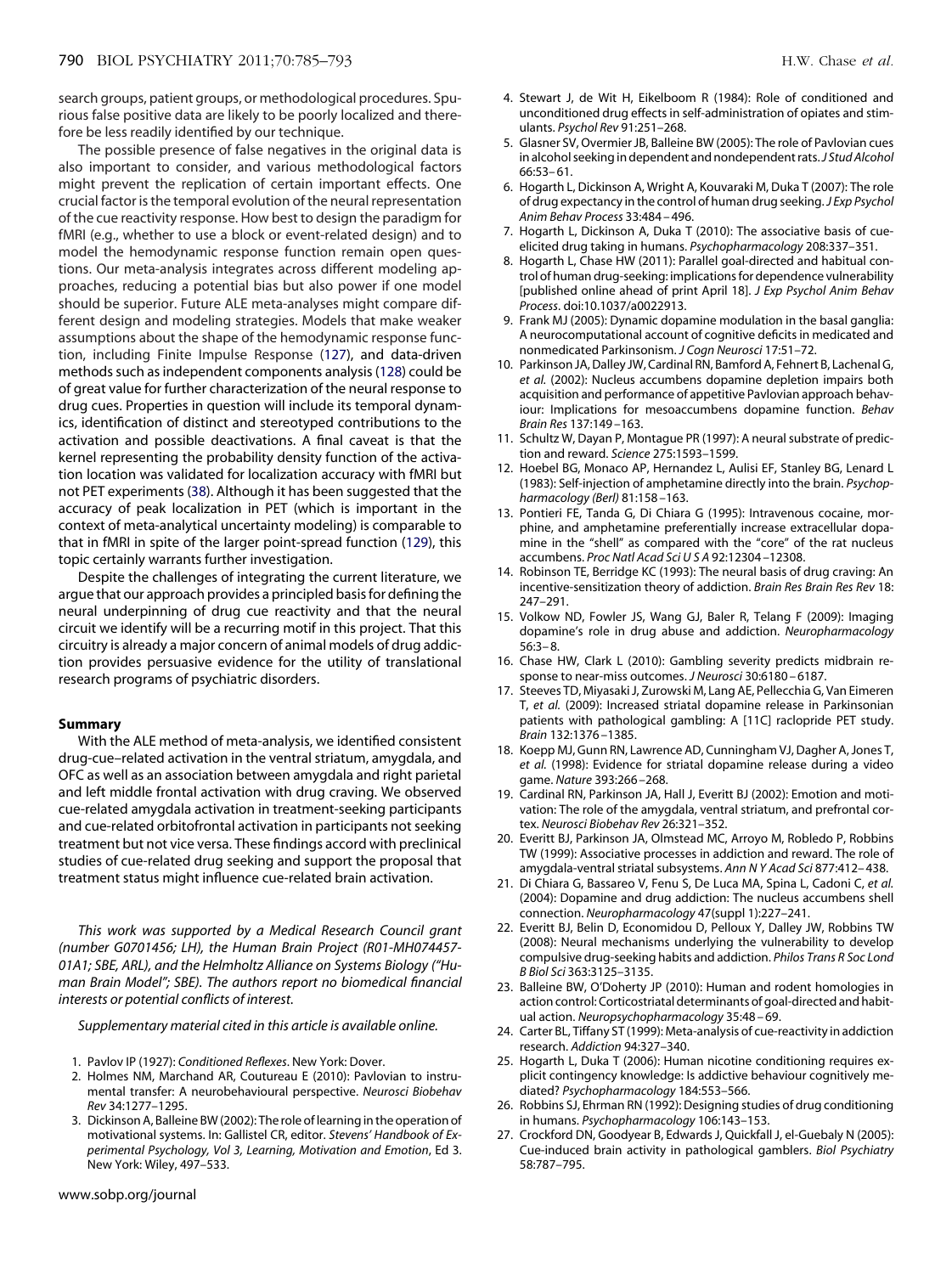- <span id="page-6-0"></span>28. Ko CH, Liu GC, Hsiao S, Yen JY, Yang MJ, Lin WC, *et al.* (2009): Brain activities associated with gaming urge of online gaming addiction. *J Psychiatr Res* 43:739 –747.
- <span id="page-6-2"></span><span id="page-6-1"></span>29. Naqvi NH, Bechara A (2009): The hidden island of addiction: The insula. *Trends Neurosci* 32:56 – 67.
- <span id="page-6-3"></span>30. Wilson SJ, Sayette MA, Fiez JA (2004): Prefrontal responses to drug cues: A neurocognitive analysis. *Nat Neurosci* 7:211–214.
- 31. Wallis JD (2007): Neuronal mechanisms in prefrontal cortex underlying adaptive choice behavior. In: *Linking Affect to Action: Critical Contributions of the Orbitofrontal Cortex, Vol. 1121.*Oxford: Blackwell Publishing, 447-460.
- <span id="page-6-5"></span><span id="page-6-4"></span>32. Naqvi NH, Rudrauf D, Damasio H, Bechara A (2007): Damage to the insula disrupts addiction to cigarette smoking. *Science* 315:531–534.
- <span id="page-6-6"></span>33. Craig AD (2002): How do you feel? Interoception: The sense of the physiological condition of the body. *Nat Rev Neurosci* 3:655– 666.
- <span id="page-6-7"></span>34. Damasio AR (1994): *Descartes' Error: Emotion, Reason, and the Human Brain*. New York: Putnam Publishing.
- <span id="page-6-8"></span>35. Garavan H (2010): Insula and drug cravings. *Brain Struct Funct* 214:593– 601.
- 36. Turkeltaub PE, Eden GF, Jones KM, Zeffiro TA (2002): Meta-analysis of the functional neuroanatomy of single-word reading: Method and validation. *Neuroimage* 16:765–780.
- 37. Laird AR, Fox PM, Price CJ, Glahn DC, Uecker AM, Lancaster JL, *et al.* (2005): ALE meta-analysis: Controlling the false discovery rate and performing statistical contrasts. *Hum Brain Mapp* 25:155–164.
- <span id="page-6-11"></span>38. Eickhoff SB, Laird AR, Grefkes C, Wang LE, Zilles K, Fox PT (2009): Coordinate-based activation likelihood estimation meta-analysis of neuroimaging data: A random-effects approach based on empirical estimates of spatial uncertainty. *Hum Brain Mapp* 30:2907–2926.
- <span id="page-6-10"></span><span id="page-6-9"></span>39. See RE, Fuchs RA, Ledford CC, McLaughlin J (2003): Drug addiction, relapse, and the amygdala. *Ann N Y Acad Sci* 985:294 –307.
- 40. Wrase J, Makris N, Braus DF, Mann K, Smolka MN, Kennedy DN, *et al.* (2008): Amygdala volume associated with alcohol abuse relapse and craving. *Am J Psychiatry* 165:1179 –1184.
- 41. Daglish MR, Weinstein A, Malizia AL, Wilson S, Melichar JK, Britten S, *et al.* (2001): Changes in regional cerebral blood flow elicited by craving memories in abstinent opiate-dependent subjects. *Am J Psychiatry* 158:1680 –1686.
- <span id="page-6-12"></span>42. Filbey FM, Claus E, Audette AR, Niculescu M, Banich MT, Tanabe J, *et al.* (2008): Exposure to the taste of alcohol elicits activation of the mesocorticolimbic neurocircuitry. *Neuropsychopharmacology* 33:1391– 1401.
- <span id="page-6-13"></span>43. Filbey FM, Schacht JP, Myers US, Chavez RS, Hutchison KE (2009): Marijuana craving in the brain. Proc Natl Acad Sci U S A 106:13016 -13021.
- <span id="page-6-14"></span>44. World Health Organization (1992): *ICD-10: The ICD-10 Classification of Mental and Behavioural Disorders: Clinical Descriptions and Diagnostic Guidelines, 10th Revision Edition, Vol. Version for 2007.* Geneva: World Health Organization.
- <span id="page-6-15"></span>45. McClernon FJ, Kozink RV, Rose JE (2008): Individual differences in nicotine dependence, withdrawal symptoms, and sex predict transient fMRI-BOLD responses to smoking cues. *Neuropsychopharmacology* 33: 2148 –2157.
- <span id="page-6-16"></span>46. Caspers S, Zilles K, Laird AR, Eickhoff SB (2010): ALE meta-analysis of action observation and imitation in the human brain. *Neuroimage* 50:1148 –1167.
- <span id="page-6-17"></span>47. Eickhoff SB, Jbabdi S, Caspers S, Laird AR, Fox PT, Zilles K, *et al.* (2010): Anatomical and functional connectivity of cytoarchitectonic areas within the human parietal operculum. *J Neurosci* 30:6409 – 6421.
- 48. Eickhoff SB, Paus T, Caspers S, Grosbras MH, Evans AC, Zilles K, *et al.* (2007): Assignment of functional activations to probabilistic cytoarchitectonic areas revisited. *Neuroimage* 36:511–521.
- 49. Eickhoff SB, Stephan KE, Mohlberg H, Grefkes C, Fink GR, Amunts K, *et al.* (2005): A new SPM toolbox for combining probabilistic cytoarchitectonic maps and functional imaging data. *Neuroimage* 25:1325– 1335.
- <span id="page-6-18"></span>50. Caspers S, Geyer S, Schleicher A, Mohlberg H, Amunts K, Zilles K (2006): The human inferior parietal cortex: Cytoarchitectonic parcellation and interindividual variability. *Neuroimage* 33:430 – 448.
- 51. Caspers S, Eickhoff SB, Geyer S, Scheperjans F, Mohlberg H, Zilles K, *et al.* (2008): The human inferior parietal lobule in stereotaxic space. *Brain Struct Funct* 212:481– 495.
- <span id="page-6-26"></span>52. Choi HJ, Zilles K, Mohlberg H, Schleicher A, Fink GR, Armstrong E, *et al.* (2006): Cytoarchitectonic identification and probabilistic mapping of two distinct areas within the anterior ventral bank of the human intraparietal sulcus. *J Comp Neurol* 495:53– 69.
- <span id="page-6-25"></span>53. Amunts K, Kedo O, Kindler M, Pieperhoff P, Mohlberg H, Shah NJ, *et al.* (2005): Cytoarchitectonic mapping of the human amygdala, hippocampal region and entorhinal cortex: Intersubject variability and probability maps. *Anat Embryol (Berl)* 210:343–352.
- 54. Amunts K, Schleicher A, Burgel U, Mohlberg H, Uylings HB, Zilles K (1999): Broca's region revisited: Cytoarchitecture and intersubject variability. *J Comp Neurol* 412:319 –341.
- 55. Malikovic A, Amunts K, Schleicher A, Mohlberg H, Eickhoff SB, Wilms M, *et al.* (2007): Cytoarchitectonic analysis of the human extrastriate cortex in the region of V5/MT+: A probabilistic, stereotaxic map of area hOc5. *Cereb Cortex* 17:562–574.
- 56. Scheperjans F, Eickhoff SB, Homke L, Mohlberg H, Hermann K, Amunts K, *et al.* (2008): Probabilistic maps, morphometry, and variability of cytoarchitectonic areas in the human superior parietal cortex. *Cereb Cortex* 18:2141–2157.
- 57. Scheperjans F, Hermann K, Eickhoff SB, Amunts K, Schleicher A, Zilles K (2008): Observer-independent cytoarchitectonic mapping of the human superior parietal cortex. *Cereb Cortex* 18:846 – 867.
- 58. Eickhoff SB, Amunts K, Mohlberg H, Zilles K (2006): The human parietal operculum. II. Stereotaxic maps and correlation with functional imaging results. *Cereb Cortex* 16:268 –279.
- 59. Eickhoff SB, Schleicher A, Zilles K, Amunts K (2006): The human parietal operculum. I. Cytoarchitectonic mapping of subdivisions. *Cereb Cortex* 16:254 –267.
- 60. Grefkes C, Geyer S, Schormann T, Roland P, Zilles K (2001): Human somatosensory area 2: Observer-independent cytoarchitectonic mapping, interindividual variability, and population map. *Neuroimage* 14: 617– 631.
- 61. Geyer S, Schleicher A, Zilles K (1999): Areas 3a, 3b, and 1 of human primary somatosensory cortex. *Neuroimage* 10:63– 83.
- 62. Geyer S, Schormann T, Mohlberg H, Zilles K (2000): Areas 3a, 3b, and 1 of human primary somatosensory cortex. Part 2. Spatial normalization to standard anatomical space. *Neuroimage* 11:684 – 696.
- 63. Geyer S (2004): The microstructural border between the motor and the cognitive domain in the human cerebral cortex. *Adv Anat Embryol Cell Biol* 174:I–VIII, 1– 89.
- 64. Geyer S, Ledberg A, Schleicher A, Kinomura S, Schormann T, Burgel U, *et al.* (1996): Two different areas within the primary motor cortex of man. *Nature* 382:805– 807.
- <span id="page-6-20"></span><span id="page-6-19"></span>65. Voorn P, Vanderschuren LJ, Groenewegen HJ, Robbins TW, Pennartz CM (2004): Putting a spin on the dorsal-ventral divide of the striatum. *Trends Neurosci* 27:468 – 474.
- 66. Parkinson JA, Olmstead MC, Burns LH, Robbins TW, Everitt BJ (1999): Dissociation in effects of lesions of the nucleus accumbens core and shell on appetitive pavlovian approach behavior and the potentiation of conditioned reinforcement and locomotor activity by D-amphetamine. *J Neurosci* 19:2401–2411.
- <span id="page-6-21"></span>67. Taylor JR, Robbins TW (1984): Enhanced behavioural control by conditioned reinforcers following microinjections of d-amphetamine into the nucleus accumbens. *Psychopharmacology (Berl)* 84:405– 412.
- 68. Corbit LH, Muir JL, Balleine BW (2001): The role of the nucleus accumbens in instrumental conditioning: Evidence of a functional dissociation between accumbens core and shell. *J Neurosci* 21:3251–3260.
- <span id="page-6-22"></span>69. de Borchgrave R, Rawlins JN, Dickinson A, Balleine BW (2002): Effects of cytotoxic nucleus accumbens lesions on instrumental conditioning in rats. *Exp Brain Res* 144:50 – 68.
- <span id="page-6-23"></span>70. Ito R, Robbins TW, Everitt BJ (2004): Differential control over cocaineseeking behavior by nucleus accumbens core and shell. *Nat Neurosci* 7:389 –397.
- 71. Bradberry CW, Barrett-Larimore RL, Jatlow P, Rubino SR (2000): Impact of self-administered cocaine and cocaine cues on extracellular dopamine in mesolimbic and sensorimotor striatum in rhesus monkeys. *J Neurosci* 20:3874 –3883.
- 72. Bradberry CW, Rubino SR (2004): Phasic alterations in dopamine and serotonin release in striatum and prefrontal cortex in response to cocaine predictive cues in behaving rhesus macaques. *Neuropsychopharmacology* 29:676 – 685.
- <span id="page-6-24"></span>73. Ito R, Dalley JW, Howes SR, Robbins TW, Everitt BJ (2000): Dissociation in conditioned dopamine release in the nucleus accumbens core and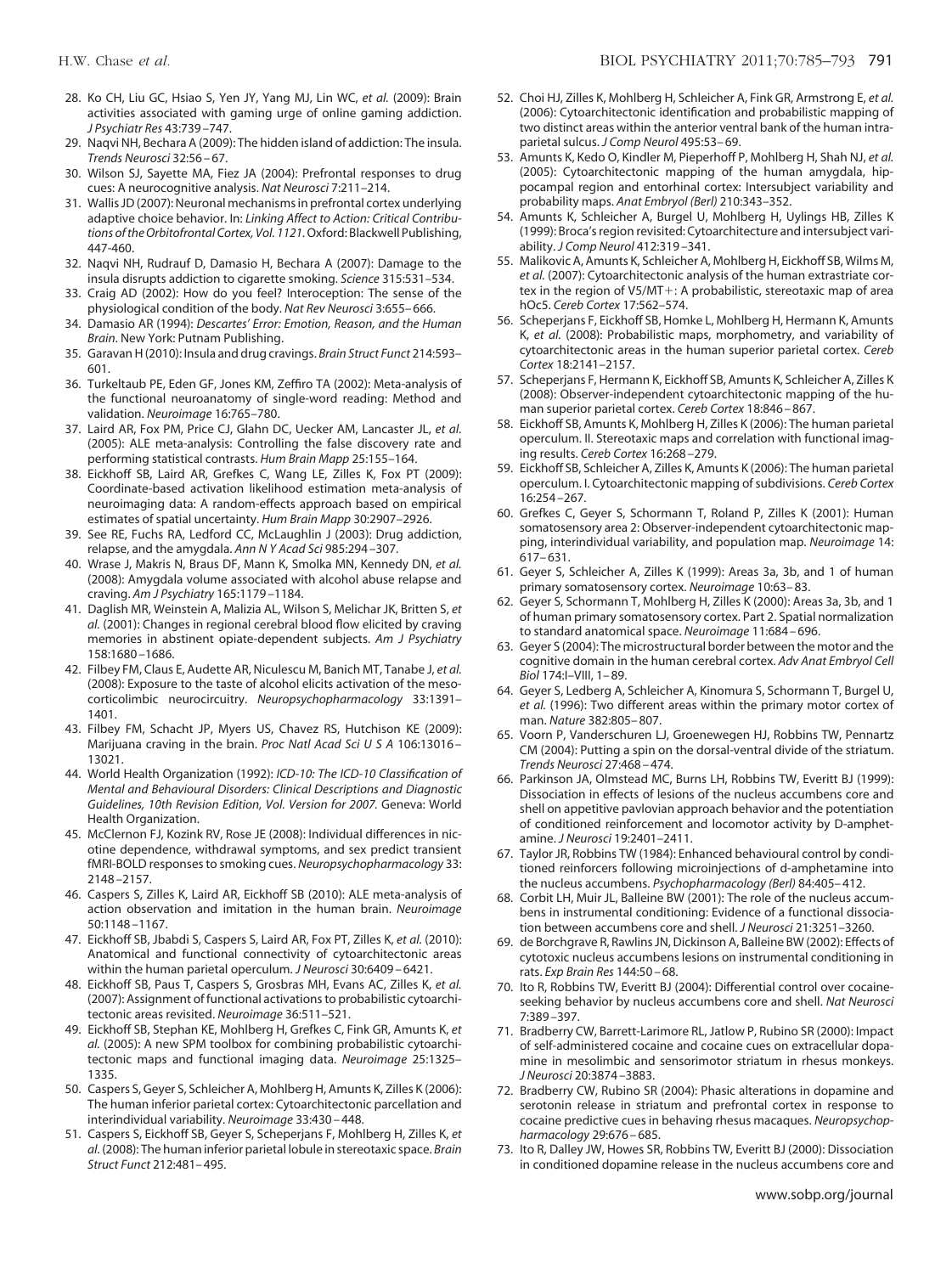shell in response to cocaine cues and during cocaine-seeking behavior in rats. *J Neurosci* 20:7489 –7495.

- 74. Aragona BJ, Day JJ, Roitman MF, Cleaveland NA, Wightman RM, Carelli RM (2009): Regional specificity in the real-time development of phasic dopamine transmission patterns during acquisition of a cue-cocaine association in rats. *Eur J Neurosci* 30:1889 –1899.
- <span id="page-7-0"></span>75. Weiss F, Maldonado-Vlaar CS, Parsons LH, Kerr TM, Smith DL, Ben-Shahar O (2000): Control of cocaine-seeking behavior by drug-associated stimuli in rats: effects on recovery of extinguished operant-responding and extracellular dopamine levels in amygdala and nucleus accumbens. *Proc Natl Acad SciUSA* 97:4321– 4326.
- <span id="page-7-1"></span>76. Di Ciano P, Everitt BJ (2001): Dissociable effects of antagonism of NMDA and AMPA/KA receptors in the nucleus accumbens core and shell on cocaine-seeking behavior. *Neuropsychopharmacology* 25: 341–360.
- 77. LaLumiere RT, Kalivas PW (2008): Glutamate release in the nucleus accumbens core is necessary for heroin seeking. *J Neurosci* 28:3170 – 3177.
- <span id="page-7-2"></span>78. Park WK, Bari AA, Jey AR, Anderson SM, Spealman RD, Rowlett JK, *et al.* (2002): Cocaine administered into the medial prefrontal cortex reinstates cocaine-seeking behavior by increasing AMPA receptor-mediated glutamate transmission in the nucleus accumbens. *J Neurosci* 22:2916 –2925.
- <span id="page-7-3"></span>79. Tecuapetla F, Patel JC, Xenias H, English D, Tadros I, Shah F, *et al.* (2010): Glutamatergic signaling by mesolimbic dopamine neurons in the nucleus accumbens. *J Neurosci* 30:7105–7110.
- <span id="page-7-4"></span>80. Thompson R, Duncan J (2009): Attentional modulation of stimulus representation in human fronto-parietal cortex. *Neuroimage* 48:436 – 448.
- <span id="page-7-5"></span>81. Volkow ND, Fowler JS, Wang GJ, Telang F, Logan J, Jayne M, *et al.* (2010): Cognitive control of drug craving inhibits brain reward regions in cocaine abusers. *Neuroimage* 49:2536 –2543.
- <span id="page-7-7"></span><span id="page-7-6"></span>82. Hopfinger JB, Buonocore MH, Mangun GR (2000): The neural mechanisms of top-down attentional control. *Nat Neurosci* 3:284 –291.
- 83. Dar R, Rosen-Korakin N, Shapira O, Gottlieb Y, Frenk H (2010): The craving to smoke in flight attendants: Relations with smoking deprivation, anticipation of smoking, and actual smoking. *J Abnorm Psychol* 119:248 –253.
- 84. Sayette MA, Wertz JM, Martin CS, Cohn JF, Perrott MA, Hobel J (2003): Effects of smoking opportunity on cue-elicited urge: A facial coding analysis. *Exp Clin Psychopharmacol* 11:218 –227.
- <span id="page-7-9"></span><span id="page-7-8"></span>85. Kober H, Mende-Siedlecki P, Kross EF, Weber J, Mischel W, Hart CL, *et al.* (2010): Prefrontal-striatal pathway underlies cognitive regulation of craving. *Proc Natl Acad SciUSA* 107:14811–14816.
- 86. Kringelbach ML (2005): The human orbitofrontal cortex: Linking reward to hedonic experience. *Nat Rev Neurosci* 6:691–702.
- <span id="page-7-10"></span>87. Peters J, Buchel C (2010): Neural representations of subjective reward value. *Behav Brain Res* 213:135–141.
- 88. Bray S, Shimojo S, O'Doherty JP (2010): Human medial orbitofrontal cortex is recruited during experience of imagined and real rewards. *J Neurophysiol* 103:2506 –2512.
- <span id="page-7-11"></span>89. Roesch MR, Calu DJ, Esber GR, Schoenbaum G (2010): All that glitters... dissociating attention and outcome expectancyfrom prediction errors signals. *J Neurophysiol* 104:587–595.
- 90. Takahashi YK, Roesch MR, Stalnaker TA, Haney RZ, Calu DJ, Taylor AR, *et al.* (2009): The orbitofrontal cortex and ventral tegmental area are necessary for learning from unexpected outcomes. *Neuron* 62:269 – 280.
- 91. Burke KA, Franz TM, Miller DN, Schoenbaum G (2008): The role of the orbitofrontal cortex in the pursuit of happiness and more specific rewards. *Nature* 454:340 –344.
- 92. Padoa-Schioppa C, Assad JA (2008): The representation of economic value in the orbitofrontal cortex is invariant for changes of menu. *Nat Neurosci* 11:95–102.
- 93. Tremblay L, Schultz W (1999): Relative reward preference in primate orbitofrontal cortex. *Nature* 398:704 –708.
- <span id="page-7-12"></span>94. Wallis JD, Miller EK (2003): Neuronal activity in primate dorsolateral and orbital prefrontal cortex during performance of a reward preference task. *Eur J Neurosci* 18:2069 –2081.
- 95. Ostlund SB, Balleine BW (2007): Orbitofrontal cortex mediates outcome encoding in Pavlovian but not instrumental conditioning.*J Neurosci* 27:4819 – 4825.
- <span id="page-7-13"></span>96. Baeg EH, Jackson ME, Jedema HP, Bradberry CW (2009): Orbitofrontal and anterior cingulate cortex neurons selectively process cocaineassociated environmental cues in the rhesus monkey. *J Neurosci* 29: 11619 –11627.
- <span id="page-7-15"></span><span id="page-7-14"></span>97. Deichmann R, Gottfried JA, Hutton C, Turner R (2003): Optimized EPI for fMRI studies of the orbitofrontal cortex. *Neuroimage* 19:430 – 441.
- 98. London ED, Ernst M, Grant S, Bonson K, Weinstein A (2000): Orbitofrontal cortex and human drug abuse: Functional imaging. *Cereb Cortex* 10:334 –342.
- <span id="page-7-16"></span>99. Matsuo K, Nicoletti M, Nemoto K, Hatch JP, Peluso MA, Nery FG, *et al.* (2009): A voxel-based morphometry study of frontal gray matter correlates of impulsivity. *Hum Brain Mapp* 30:1188 –1195.
- 100. Verdejo-Garcia A, Lawrence AJ, Clark L (2008): Impulsivity as a vulnerability marker for substance-use disorders: review of findings from high-risk research, problem gamblers and genetic association studies. *Neurosci Biobehav Rev* 32:777– 810.
- <span id="page-7-17"></span>101. Musso F, Bettermann F, Vucurevic G, Stoeter P, Konrad A, Winterer G (2007): Smoking impacts on prefrontal attentional network function in young adult brains. *Psychopharmacology (Berl)* 191:159 –169.
- <span id="page-7-18"></span>102. Hare TA, Camerer CF, Rangel A (2009): Self-control in decision-making involves modulation of the vmPFC valuation system. *Science* 324:646 – 648.
- <span id="page-7-19"></span>103. Wilson SJ, Sayette MA, Delgado MR, Fiez JA (2005): Instructed smoking expectancy modulates cue-elicited neural activity: A preliminary study. *Nicotine Tob Res* 7:637– 645.
- 104. McBride D, Barrett SP, Kelly JT, Aw A, Dagher A (2006): Effects of expectancy and abstinence on the neural response to smoking cues in cigarette smokers: An fMRI study. *Neuropsychopharmacology* 31: 2728 –2738.
- <span id="page-7-20"></span>105. McClernon FJ, Kozink RV, Lutz AM, Rose JE (2009): 24-h smoking abstinence potentiates fMRI-BOLD activation to smoking cues in cerebral cortex and dorsal striatum. *Psychopharmacology (Berl)* 204:25–35.
- <span id="page-7-21"></span>106. Balleine BW, Killcross S (2006): Parallel incentive processing: An integrated view of amygdala function. *Trends Neurosci* 29:272–279.
- 107. Baxter MG, Murray EA (2002): The amygdala and reward. *Nat Rev Neurosci* 3:563–573.
- 108. Parkinson JA, Robbins TW, Everitt BJ (2000): Dissociable roles of the central and basolateral amygdala in appetitive emotional learning. *Eur J Neurosci* 12:405– 413.
- <span id="page-7-22"></span>109. Di Ciano P, Everitt BJ (2004): Direct interactions between the basolateral amygdala and nucleus accumbens core underlie cocaine-seeking behavior by rats. *J Neurosci* 24:7167–7173.
- <span id="page-7-23"></span>110. Hogarth L, Dickinson A, Duka T (2010): The associative basis of cueelicited drug taking in humans. *Psychopharmacology (Berl)* 208:337– 351.
- <span id="page-7-24"></span>111. Winston JS, Gottfried JA, Kilner JM, Dolan RJ (2005): Integrated neural representations of odor intensity and affective valence in human amygdala. *J Neurosci* 25:8903– 8907.
- <span id="page-7-25"></span>112. Vorel SR, Liu X, Hayes RJ, Spector JA, Gardner EL (2001): Relapse to cocaine-seeking after hippocampal theta burst stimulation. *Science* 292:1175–1178.
- <span id="page-7-27"></span><span id="page-7-26"></span>113. Martin-Fardon R, Ciccocioppo R, Aujla H, Weiss F (2008): The dorsal subiculum mediates the acquisition of conditioned reinstatement of cocaine-seeking. *Neuropsychopharmacology* 33:1827–1834.
- 114. Belujon P, Grace AA (2011): Hippocampus, amygdala, and stress: Interacting systems that affect susceptibility to addiction. *Ann N Y Acad Sci* 1216:114 –121.
- <span id="page-7-29"></span><span id="page-7-28"></span>115. Kurth F, Zilles K, Fox PT, Laird AR, Eickhoff SB. A link between the systems: Functional differentiation and integration within the human insula revealed by meta-analysis. *Brain Struct Funct* 214:519 –534.
- <span id="page-7-30"></span>116. Garavan H (2010): Insula and drug cravings. *Brain Struct Funct* 214:593– 601.
- <span id="page-7-31"></span>117. Kable JW, Glimcher PW (2007): The neural correlates of subjective value during intertemporal choice. *Nat Neurosci* 10:1625–1633.
- 118. Weil RS, Furl N, Ruff CC, Symmonds M, Flandin G, Dolan RJ, *et al.* (2010): Rewarding feedback after correct visual discriminations has both general and specific influences on visual cortex. *J Neurophysiol* 104:1746 – 1757.
- 119. Serences JT, Saproo S (2010): Population response profiles in early visual cortex are biased in favor of more valuable stimuli. *J Neurophysiol* 104:76 – 87.